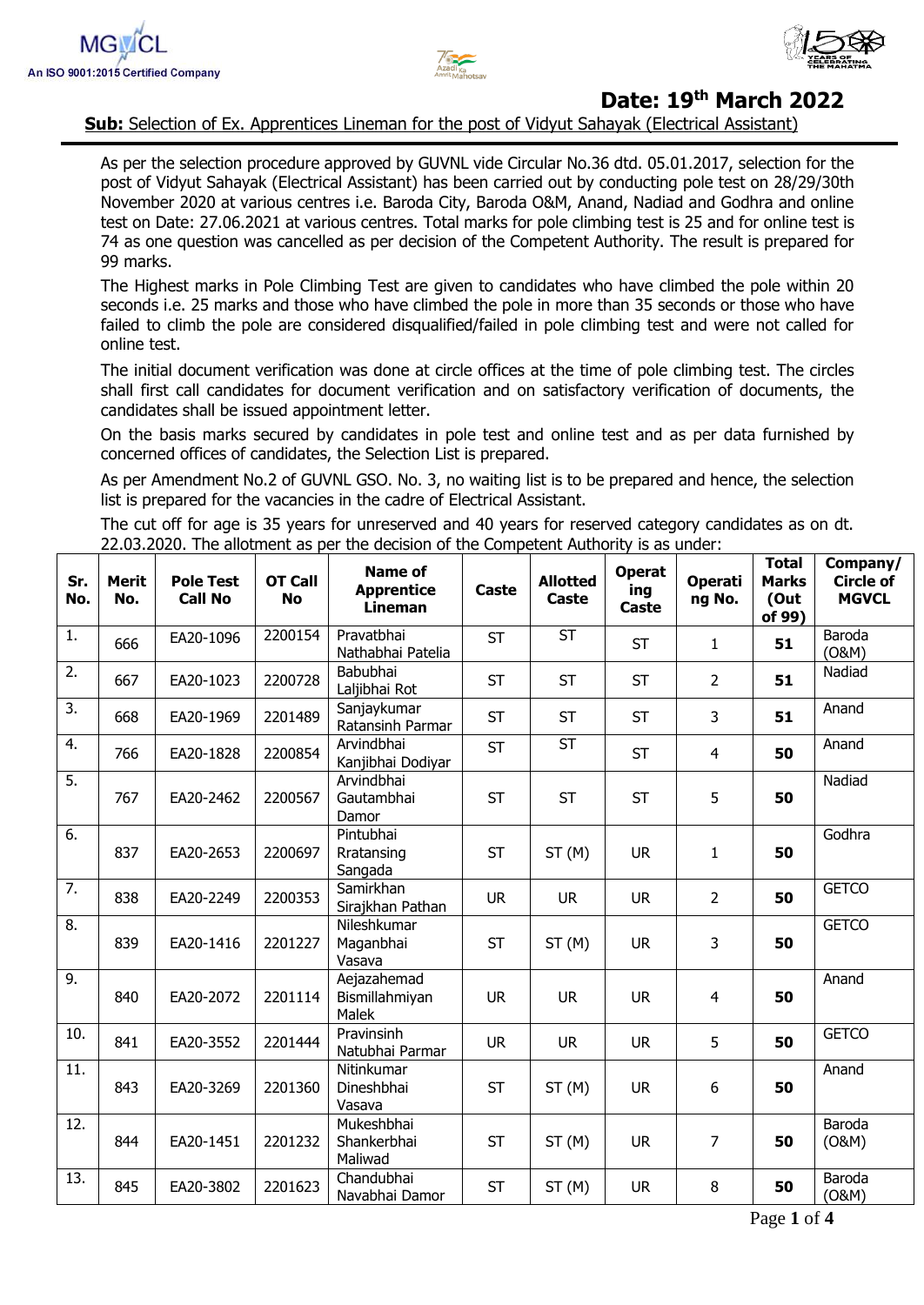





**Sub:** Selection of Ex. Apprentices Lineman for the post of Vidyut Sahayak (Electrical Assistant)

| Sr.<br>No. | <b>Merit</b><br>No. | <b>Pole Test</b><br><b>Call No</b> | <b>OT Call</b><br><b>No</b> | <b>Name of</b><br><b>Apprentice</b><br><b>Lineman</b> | Caste     | <b>Allotted</b><br>Caste | <b>Operat</b><br>ing<br>Caste | <b>Operati</b><br>ng No. | <b>Total</b><br><b>Marks</b><br>(Out<br>of 99) | Company/<br><b>Circle of</b><br><b>MGVCL</b> |
|------------|---------------------|------------------------------------|-----------------------------|-------------------------------------------------------|-----------|--------------------------|-------------------------------|--------------------------|------------------------------------------------|----------------------------------------------|
| 14.        | 846                 | EA20-1225                          | 2201859                     | Vivekkumar<br>Natwarbhai Modh                         | <b>UR</b> | <b>UR</b>                | <b>UR</b>                     | 9                        | 50                                             | Baroda<br>(0&M)                              |
| 15.        | 851                 | EA20-1220                          | 2201190                     | Yogeshkumar<br>Mathurbhi Tadvi                        | <b>ST</b> | ST(M)                    | <b>UR</b>                     | 10                       | 50                                             | Baroda<br>(0&M)                              |
| 16.        | 852                 | EA20-1323                          | 2201328                     | Ghanshyamkumar<br>Ishwarbhai Patel                    | <b>UR</b> | <b>UR</b>                | <b>UR</b>                     | 11                       | 50                                             | Anand                                        |
| 17.        | 856                 | EA20-2478                          | 2200399                     | Satishbhai<br>Dhanjibhai Tadvi                        | <b>ST</b> | ST(M)                    | <b>UR</b>                     | 12                       | 50                                             | Baroda<br>(0&M)                              |
| 18.        | 858                 | EA20-3755                          | 2200523                     | Priyankkumar<br>Mukundbhai Patel                      | <b>UR</b> | <b>UR</b>                | <b>UR</b>                     | 13                       | 50                                             | Anand                                        |
| 19.        | 859                 | EA20-3624                          | 2201073                     | Vijaykumar<br>Dhanubhai Roz                           | <b>ST</b> | ST(M)                    | <b>UR</b>                     | 14                       | 50                                             | <b>GETCO</b>                                 |
| 20.        | 860                 | EA20-2253                          | 2201778                     | Dharmikkumar<br>Mavjbhai<br>Trasadiya                 | <b>UR</b> | <b>UR</b>                | <b>UR</b>                     | 15                       | 50                                             | <b>GETCO</b>                                 |
| 21.        | 861                 | EA20-1167                          | 2201649                     | Pravinbhai<br>Bhurabhai Dindor                        | <b>ST</b> | ST(M)                    | <b>UR</b>                     | 16                       | 50                                             | <b>GETCO</b>                                 |
| 22.        | 865                 | EA20-2047                          | 2201500                     | Shaileshbhai<br>Gopalbhai Vasava                      | <b>ST</b> | ST(M)                    | <b>UR</b>                     | 17                       | 50                                             | Anand                                        |
| 23.        | 868                 | EA20-1504                          | 2200195                     | Chirandas<br>Jotibhai Pandor                          | <b>ST</b> | ST(M)                    | <b>UR</b>                     | 18                       | 50                                             | <b>GETCO</b>                                 |
| 24.        | 869                 | EA20-3440                          | 2201577                     | Arvindkumar<br>Shanabhai Damor                        | <b>ST</b> | ST(M)                    | <b>UR</b>                     | 19                       | 50                                             | <b>GETCO</b>                                 |
| 25.        | 870                 | EA20-1552                          | 2201251                     | Varunkumar<br>Karsanbhai<br>Rathwa                    | <b>ST</b> | ST(M)                    | <b>UR</b>                     | 20                       | 50                                             | <b>GETCO</b>                                 |
| 26.        | 872                 | EA20-3933                          | 2201638                     | Rajeshkumar<br>Kanabhai Khant                         | <b>ST</b> | ST(M)                    | <b>UR</b>                     | 21                       | 50                                             | <b>GETCO</b>                                 |
| 27.        | 874                 | EA20-1262                          | 2201196                     | Lalubhai<br>Kishanbhai<br>Rathwa                      | <b>ST</b> | ST(M)                    | <b>UR</b>                     | 22                       | 50                                             | <b>GETCO</b>                                 |
| 28.        | 875                 | EA20-2382                          | 2200819                     | Gopal Jayantibhai<br>Rathwa                           | <b>ST</b> | ST(M)                    | <b>UR</b>                     | 23                       | 50                                             | <b>GETCO</b>                                 |
| 29.        | 879                 | EA20-3585                          | 2201447                     | Ajitsinh<br>Jashvantsinh<br>Sodhaparmar               | <b>UR</b> | <b>UR</b>                | <b>UR</b>                     | 24                       | 50                                             | <b>GETCO</b>                                 |
| 30.        | 882                 | EA20-3786                          | 2201945                     | Kirtipalsinh<br>Khumansinh<br>Rathod                  | <b>UR</b> | <b>UR</b>                | <b>UR</b>                     | 25                       | 50                                             | <b>GETCO</b>                                 |
| 31.        | 883                 | EA20-2716                          | 2201122                     | Mithunbhai<br>Mangabhai Roz                           | <b>ST</b> | ST(M)                    | <b>UR</b>                     | 26                       | 50                                             | <b>GETCO</b>                                 |
| 32.        | 884                 | EA20-3796                          | 2200530                     | Sudhirbhai<br>Manabhai Damor                          | <b>ST</b> | ST(M)                    | <b>UR</b>                     | 27                       | 50                                             | <b>GETCO</b>                                 |
| 33.        | 885                 | EA20-2760                          | 2200708                     | Anilbhai<br>Rameshchandra<br>Damor                    | <b>ST</b> | ST(M)                    | <b>UR</b>                     | 28                       | 50                                             | <b>GETCO</b>                                 |
| 34.        | 887                 | EA20-3826                          | 2200937                     | Ankurbhai<br>Rameshbhai Pargi                         | <b>ST</b> | ST(M)                    | <b>UR</b>                     | 29                       | 50                                             | <b>GETCO</b>                                 |
| 35.        | 888                 | EA20-3935                          | 2201639                     | Ashwinbhai<br>Chandubhai Baria                        | <b>ST</b> | ST(M)                    | <b>UR</b>                     | 30                       | 50                                             | <b>GETCO</b>                                 |
| 36.        | 892                 | EA20-3723                          | 2201612                     | Pravinkumar<br>Manubhai Selot                         | <b>ST</b> | ST(M)                    | <b>UR</b>                     | 31                       | 50                                             | <b>GETCO</b>                                 |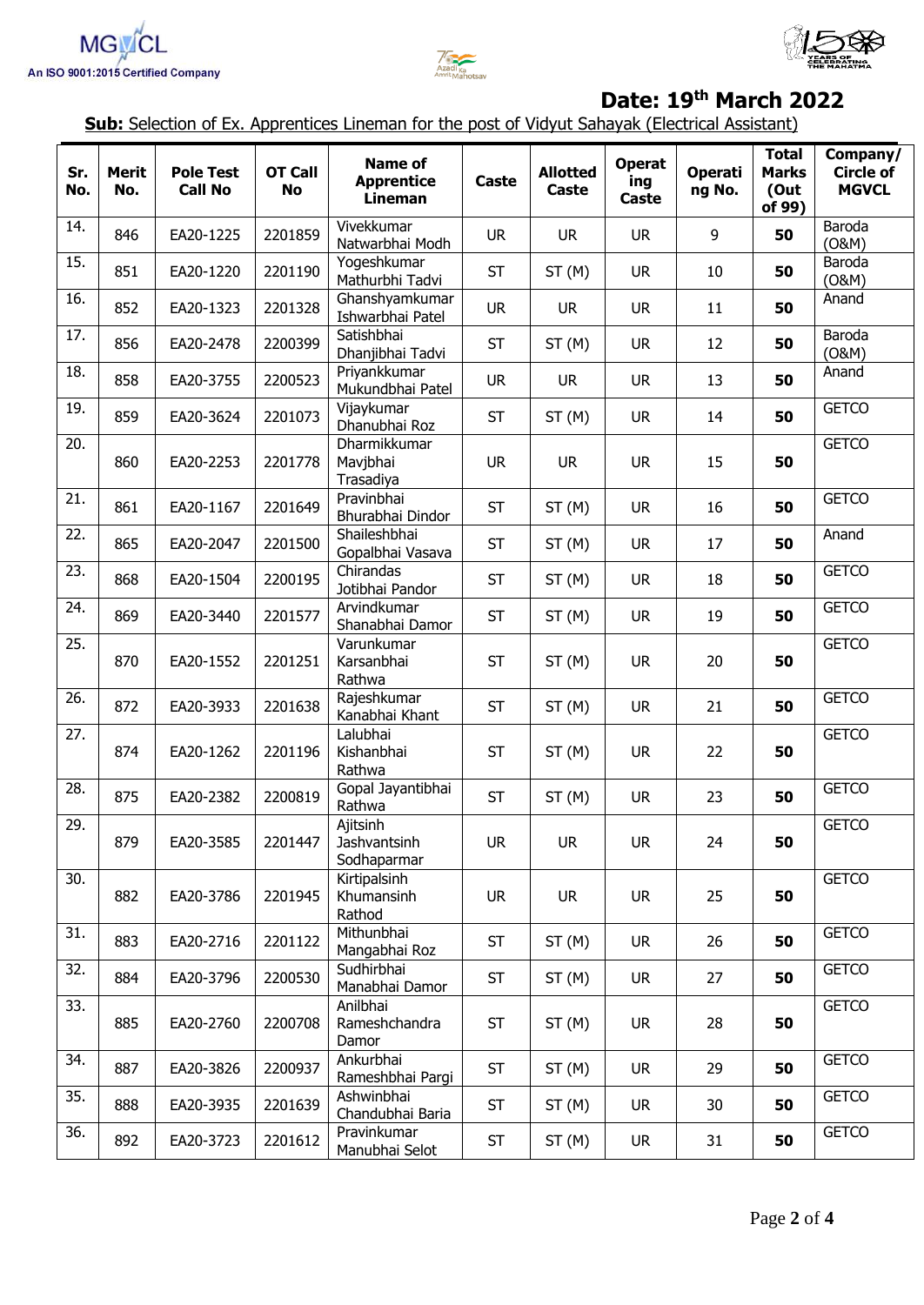





**Sub:** Selection of Ex. Apprentices Lineman for the post of Vidyut Sahayak (Electrical Assistant)

| Sr.<br>No.        | <b>Merit</b><br>No. | <b>Pole Test</b><br><b>Call No</b> | <b>OT Call</b><br><b>No</b> | <b>Name of</b><br><b>Apprentice</b><br><b>Lineman</b> | Caste     | <b>Allotted</b><br>Caste | <b>Operat</b><br>ing<br>Caste | <b>Operati</b><br>ng No. | <b>Total</b><br><b>Marks</b><br>(Out<br>of 99) | Company/<br><b>Circle of</b><br><b>MGVCL</b> |
|-------------------|---------------------|------------------------------------|-----------------------------|-------------------------------------------------------|-----------|--------------------------|-------------------------------|--------------------------|------------------------------------------------|----------------------------------------------|
| $\overline{37}$ . | 893                 | EA20-2620                          | 2200051                     | Maheshbhai<br>Vechatbhai<br>Godha                     | <b>ST</b> | ST(M)                    | <b>UR</b>                     | 32                       | 50                                             | <b>GETCO</b>                                 |
| 38.               | 895                 | EA20-1513                          | 2201886                     | Sanjay Arvindbhai<br>Chauhan                          | <b>UR</b> | <b>UR</b>                | <b>UR</b>                     | 33                       | 50                                             | <b>GETCO</b>                                 |
| 39.               | 896                 | EA20-2442                          | 2200564                     | Chetan Kantibhai<br>Rathwa                            | <b>ST</b> | ST(M)                    | <b>UR</b>                     | 34                       | 50                                             | <b>GETCO</b>                                 |
| 40.               | 898                 | EA20-3783                          | 2200529                     | Dipakkumar<br>Kanubhai Ka'Patel                       | <b>UR</b> | <b>UR</b>                | <b>UR</b>                     | 35                       | 50                                             | <b>GETCO</b>                                 |
| 41.               | 899                 | EA20-3728                          | 2201543                     | Sunilbhai<br>Balvantbhai<br>Vasava                    | <b>ST</b> | ST(M)                    | <b>UR</b>                     | 36                       | 50                                             | <b>GETCO</b>                                 |
| 42.               | 902                 | EA20-2251                          | 2200255                     | Jayesh<br>Rameshbhai Baria                            | <b>ST</b> | ST(M)                    | <b>UR</b>                     | 37                       | 50                                             | <b>GETCO</b>                                 |
| 43.               | 903                 | EA20-3092                          | 2200982                     | Rakeshbhai<br>Kanubhai Vasava                         | <b>ST</b> | ST(M)                    | <b>UR</b>                     | 38                       | 50                                             | <b>GETCO</b>                                 |
| 44.               | 904                 | EA20-1587                          | 2200202                     | Bhavesh<br>Ajmelbhai<br>Padariya                      | <b>ST</b> | ST(M)                    | <b>UR</b>                     | 39                       | 50                                             | <b>GETCO</b>                                 |
| 45.               | 906                 | EA20-3543                          | 2201442                     | Ishvarbhai<br>Ramanbhai<br>Bhabhor                    | <b>ST</b> | ST(M)                    | <b>UR</b>                     | 40                       | 50                                             | <b>GETCO</b>                                 |
| 46.               | 908                 | EA20-3414                          | 2200420                     | Vishrambhai<br>Bhurajibhai<br>Katara                  | <b>ST</b> | ST(M)                    | <b>UR</b>                     | 41                       | 50                                             | <b>GETCO</b>                                 |
| 47.               | 909                 | EA20-3426                          | 2201037                     | Shailesh<br>Gopalbhai Tadvi                           | <b>ST</b> | ST(M)                    | <b>UR</b>                     | 42                       | 50                                             | <b>GETCO</b>                                 |
| 48.               | 911                 | EA20-2778                          | 2201914                     | Kuldeepsinh<br>Pravinsinh<br>Matroja                  | <b>UR</b> | <b>UR</b>                | <b>UR</b>                     | 43                       | 50                                             | <b>GETCO</b>                                 |
| 49.               | 913                 | EA20-3917                          | 2201634                     | Vijaybhai<br>Shanabhai Khant                          | <b>ST</b> | ST(M)                    | <b>UR</b>                     | 44                       | 50                                             | <b>GETCO</b>                                 |
| 50.               | 915                 | EA20-3336                          | 2201558                     | Vijaysinh<br>Mahendrasinh<br>Chauhan                  | <b>UR</b> | <b>UR</b>                | <b>UR</b>                     | 45                       | 50                                             | <b>GETCO</b>                                 |
| 51.               | 917                 | EA20-1577                          | 2201897                     | Sibiteali<br>Mustufaali Saiyed                        | <b>UR</b> | <b>UR</b>                | <b>UR</b>                     | 46                       | 50                                             | <b>GETCO</b>                                 |
| 52.               | 923                 | EA20-1661                          | 2200769                     | Pradipkumar<br>Raisingbhai Khant                      | <b>ST</b> | ST(M)                    | <b>UR</b>                     | 47                       | 49                                             | <b>GETCO</b>                                 |

The ST Category and ST (Merit) candidates are selected subject to verification of their caste certificate by the scrutiny committee formed under Scheduled Tribe Development Department of Government of Gujarat. They shall be given appointment only after clearance is received from the scrutiny committee regarding validation of their caste certificate.

The reserved category candidates are selected subject to production of caste certificate. The Candidates are empanelled subject to production of NCVT certificate. The Candidates are selected subject to production of SSC passing certificate if they have completed apprenticeship after GSO – 03 dtd. 20.01.2015. The above candidates are selected on verification of documents submitted by them during the Pole Climbing Test. However, they may be appointed only after successful verification of documents with their original documents.

The candidates who have not passed NCVT Exam or Physical Fitness Test (Pole Climbing) were not allowed for online test / are disqualified for selection as per the condition of GUVNL circular dtd. 05.01.2017.